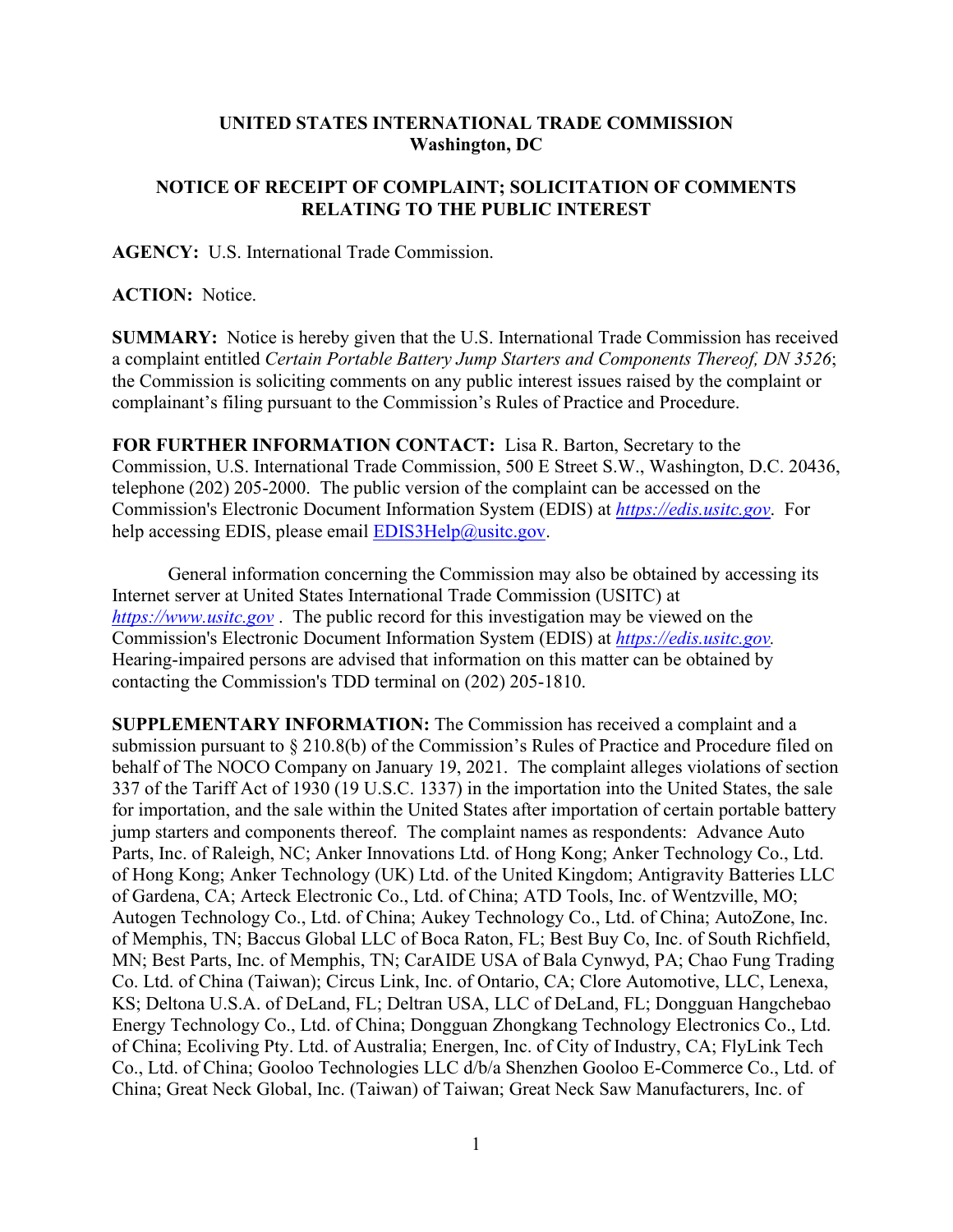Mineola, NY; Guangdong Boltpower Energy Co., Ltd. of China; Dongguan Boltpower Co. Ltd. of China; Hunan Boltpower New Energy Co., Ltd. of China; Guangdong Marshell Electric Vehicle Co., Ltd. of China; Guangzhou Autolion Electronic Technology Co., Ltd. of China; Guangzhou Unique Electronics Co., Ltd. of China; Hairishen Electric (Shenzhen) Co., Ltd. of China; Halo2Cloud, LLC of Hartford, CT; Horizon Tool, Inc. of Greensboro, NC; Huizhou Grepo E-Commerce of China; Huizhou Roypow Technology Co., Ltd. of China; Integrated Supply Network, LLC of Lakeland, FL; Just Quality Battery Industries Co. of Hong Kong; Just Quality Battery Industrial Co., Ltd. of China; K-Tool International of Plymouth, MI; Le Long Vietnam Co., Ltd. of Vietnam; Lowe's Companies, Inc. of Mooresville, NC; Matco Tools Corporation of Stow, OH; Medcursor, Inc. of Las Vegas, NV; Mizco International, Inc. of Avenel, NJ; MonoPrice, Inc. Brea, CA; National Automotive Parts Association, LLC (d/b/a NAPA) of Atlanta, GA; Genuine Parts Company of Atlanta, GA; National Resources USA, Inc. of Wilmington, New Castle, DE; Nekteck, Inc. of Anaheim, CA; Nex Digitronix LLP of India, Nice Team Enterprise Limited of Hong Kong; Nice Well Enterprise Limited of Hong Kong; Ningo Geostar Electronics Co., Ltd. of China; Ningbo Zenon Electrical Co., Ltd. of China; O'Reilly Automotive, Inc. of Springfield, MO; Paris Corporation of Wesampton, NJ; Pep Boys of Philadelphia, PA; PowerMax Battery (U.S.A.), Inc. of Ontario, CA; Prime Global Products, Inc. of Ball Ground, GA; QVC, Inc. of West Chester, PA; Schumacher Power Technology Ltd. of China; Schumacher Electric Corp of Mount Prospect, IL; Shenzhen Aojie Technology Co., Ltd. of China; Shenzhen BenRong Technology Co., Ltd. of China; Shenzhen Carku Technology Co., Ltd. of China; MigOwatt Group LLC (Russia Agent) of Russia; Shenzhen Chic Electrics., Ltd. of China; Shenzhen Dingjiang Technology Co. Ltd. LLC of China; Shenzhen Geilimei Technology Co., Ltd. of China; Shenzhen Gulin Power Technology Co. of China; Shenzhen Jiahongjing Technology Co., Ltd. of China; Shenzhen Jieqi Digital Technology Co., Ltd. of China; Shenzhen Jieruijia Technology Co., Ltd. of China; Shenzhen Lianfatong Technology Co., Ltd. of China; Shenzhen Lianke Electron Technology Co., Ltd. of China; Shenzhen Li Feng Maoyiyouxiangongsi of China; Shenzhen Mediatek Tong Technology Co., Ltd. of China; Shenzhen Moock Technology Co., Ltd. of China; Shenzhen Muke Technology Co., Ltd. of China; Shenzhen Pengfenghe Trading Co., Ltd. of China; Shenzhen PuChengWeiLai Technology of China; Shenzhen Shi Shenai Dianzishangwu Youxian Gongsi of China; Shenzhen Take Tools Co., Ltd. of China; Shenzhen Topdon Technology Co., Ltd. of China; Shenzhen Valuelink E-Commerce Co., Ltd. of China; Shenzhen Vigor PowerBatter Co., Ltd. of China; Shenzhen Winplus Technology Co., Ltd. of China; Shenzhen Xinzexing E-Commerce of China; Shenzhen Yike Electronics Co., Ltd. of China; Sictec Instruments Co., Ltd. of Hong Kong; Smartech Products, Inc. of Savage, MD; Smart Well International Development Limited of Hong Kong; Stanley Black & Decker, Inc. of New Britain, CT; Stanley Black & Decker Precision Manufacturing (Shenzhen) Co., Ltd. of China; Substanbo Innovations Technology, Ltd. of Hong Kong; Sunluxe Mfg. Co., Ltd. (Vietnam) of Vietnam; Sun Tech Ltd. of Hong Kong; ThiEYE Technologies Co., Ltd. of China; Tii Trading Inc. of Baldwin Park, CA; Walmart Inc. of Bentonville, AR; Wal-Mart Stores, Inc. of Bentonville, AR; Sam's West, Inc. (d/b/a Sam's Club) of Little Rock, AR; Sam's East, Inc. (d/b/a Sam's Club) of Little Rock, AR; Wilmar Corporation of Tukwila, WA; Winplus North America, Inc. of Costa Mesa, CA; Yuyao Keen New Power Co., Ltd. LLC of China; Zagg Co. Rrd Gst of Plainfield, IN; Zhejiang Quingyou Electronic Commerce Co., Ltd. of China; and 70mai Co., Ltd. of China. The complainant requests that the Commission issue a general exclusion order, cease and desist orders, and impose a bond upon respondents' alleged infringing articles during the 60-day Presidential review period pursuant to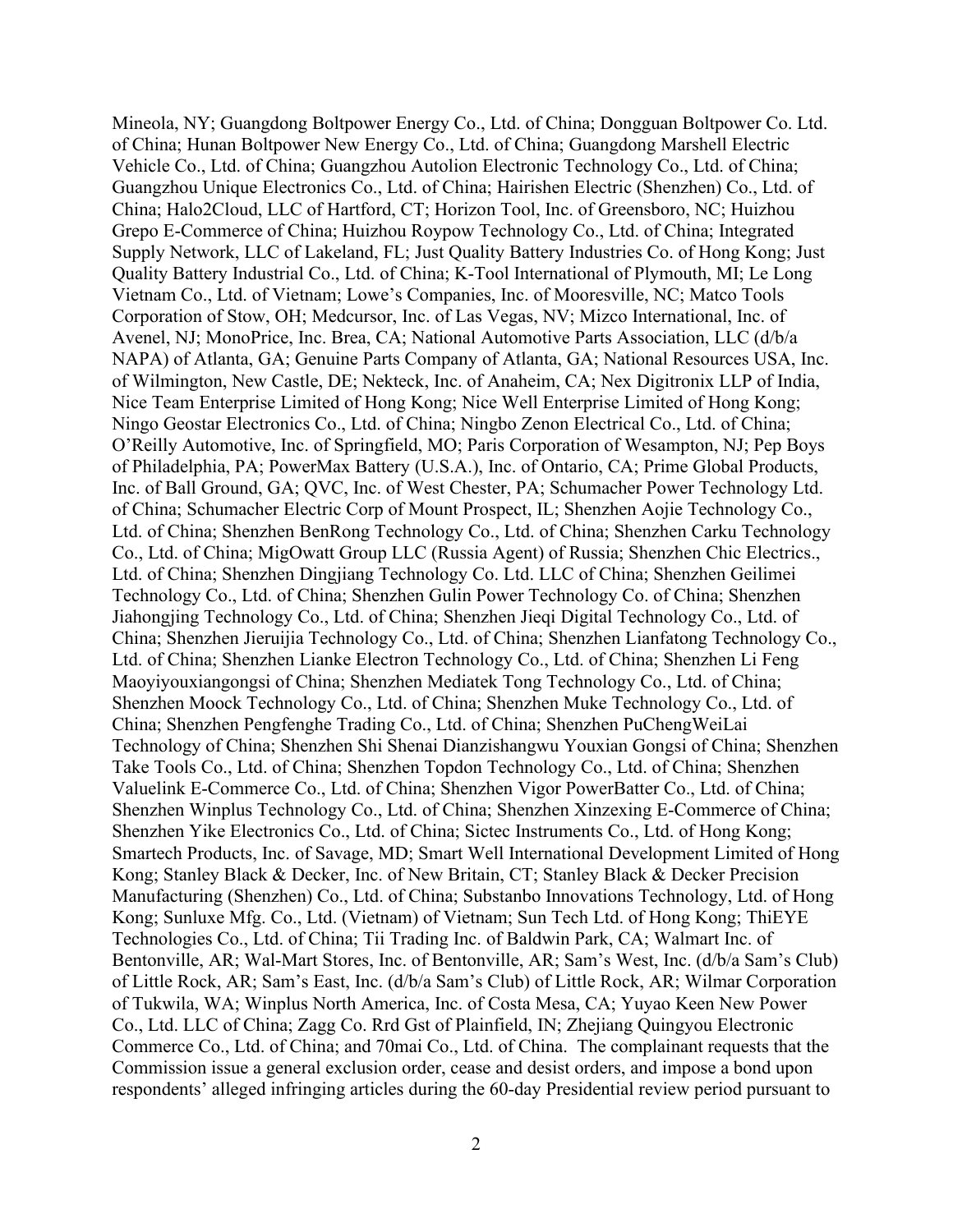## 19 U.S.C. 1337(j).

Proposed respondents, other interested parties, and members of the public are invited to file comments on any public interest issues raised by the complaint or  $\S 210.8(b)$  filing. Comments should address whether issuance of the relief specifically requested by the complainant in this investigation would affect the public health and welfare in the United States, competitive conditions in the United States economy, the production of like or directly competitive articles in the United States, or United States consumers.

In particular, the Commission is interested in comments that:

- (i) explain how the articles potentially subject to the requested remedial orders are used in the United States;
- (ii) identify any public health, safety, or welfare concerns in the United States relating to the requested remedial orders;
- (iii) identify like or directly competitive articles that complainant, its licensees, or third parties make in the United States which could replace the subject articles if they were to be excluded;
- (iv) indicate whether complainant, complainant's licensees, and/or third party suppliers have the capacity to replace the volume of articles potentially subject to the requested exclusion order and/or a cease and desist order within a commercially reasonable time; and
- (v) explain how the requested remedial orders would impact United States consumers.

Written submissions on the public interest must be filed no later than by close of business, eight calendar days after the date of publication of this notice in the Federal Register. There will be further opportunities for comment on the public interest after the issuance of any final initial determination in this investigation. Any written submissions on other issues must also be filed by no later than the close of business, eight calendar days after publication of this notice in the Federal Register. Complainant may file replies to any written submissions no later than three calendar days after the date on which any initial submissions were due. Any submissions and replies filed in response to this Notice are limited to five (5) pages in length, inclusive of attachments.

Persons filing written submissions must file the original document electronically on or before the deadlines stated above. Submissions should refer to the docket number ("Docket No. 3526") in a prominent place on the cover page and/or the first page. (*See* Handbook for Electronic Filing Procedures, [Electronic Filing Procedures](https://www.usitc.gov/documents/handbook_on_filing_procedures.pdf)<sup>[1](#page-2-0)</sup>). Please note the Secretary's Office

<span id="page-2-0"></span><sup>1</sup> Handbook for Electronic Filing Procedures: